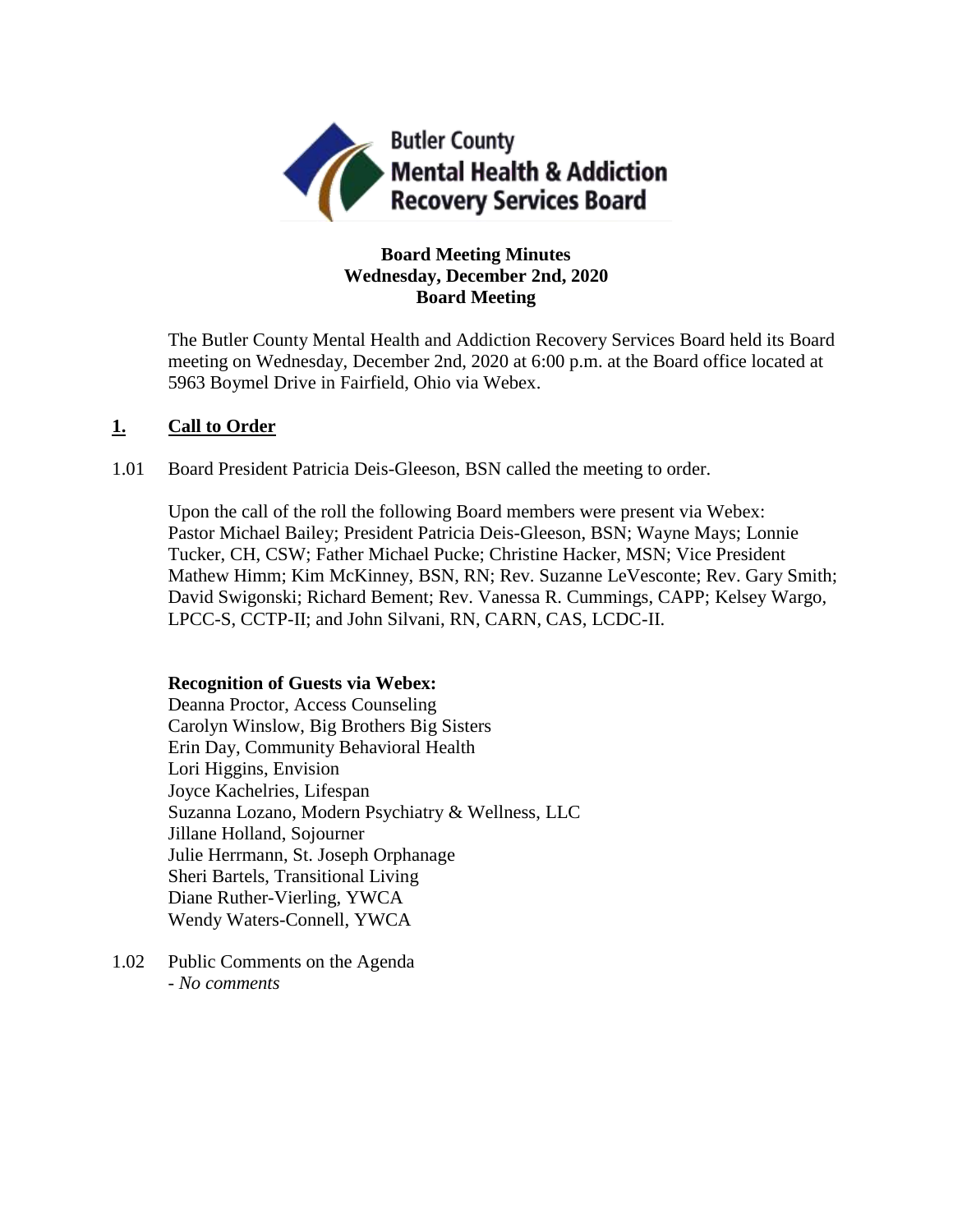# **2. Board Communication & Announcements**

## 2.01 **Executive Directors Report**

- A. Budget Update: Federal, State & Local The SOR 2.0 funding application was submitted to the State. The State has not come out with the allocation as of yet. There is a 2 to 3 billion dollar deficit that needs to be resolved by June 30<sup>th</sup>, 2021. Locally, the general fund program has experienced a cut in the amount of \$110,000.
- B. 2020 MH Tax Levy: Final Thoughts The 2020 MH Tax Levy passed November  $3<sup>rd</sup>$ , 73% to 23%. There were 129,984 residents who voted for and 48,989 who voted against.
- C. COVID-19 Update Dr. Rasmus gave a brief update concerning COVID-19, which included the current Butler County epidemiological reports.

Dr. Rasmus provided summaries of the following articles  $D - F$ :

- D. Blomstrand, P. (2020, August 8). *Effects of a single exercise workout on memory and learning functions in young adults—A systematic review***.** Wiley Online Library. <https://onlinelibrary.wiley.com/doi/full/10.1002/tsm2.190>
- E. Kluger, J. (2020, September 24). *How the pandemic is targeting women's mental health*. Time. <https://time.com/5892297/women-coronavirus-mental-health/>
- F. Denyer, S., & Kashiwagi, A. (2020, November 29). *Japan and South Korea see surge of suicides among young women, raising new questions about pandemic stress* — *The Washington Post*. Apple News. [https://apple.news/AI6\\_dTKxySEesFstM8zWUiQ](https://apple.news/AI6_dTKxySEesFstM8zWUiQ)

# **3. Review of Committee Meeting**

- 3.01 **November – MH Committee Meeting Review – Christine Hacker** Ms. Hacker gave a brief update on the MH Committee meeting activities this month.
- 3.02 **November – ARS Committee Meeting Review – Mat Himm** Mr. Himm gave a brief update on the ARS Committee meeting activities this month.

# **4. Consent Agenda**

## 4.01 **Consent Agenda Items**

- A. October Executive Committee Meeting
- B. October Board Meeting Minutes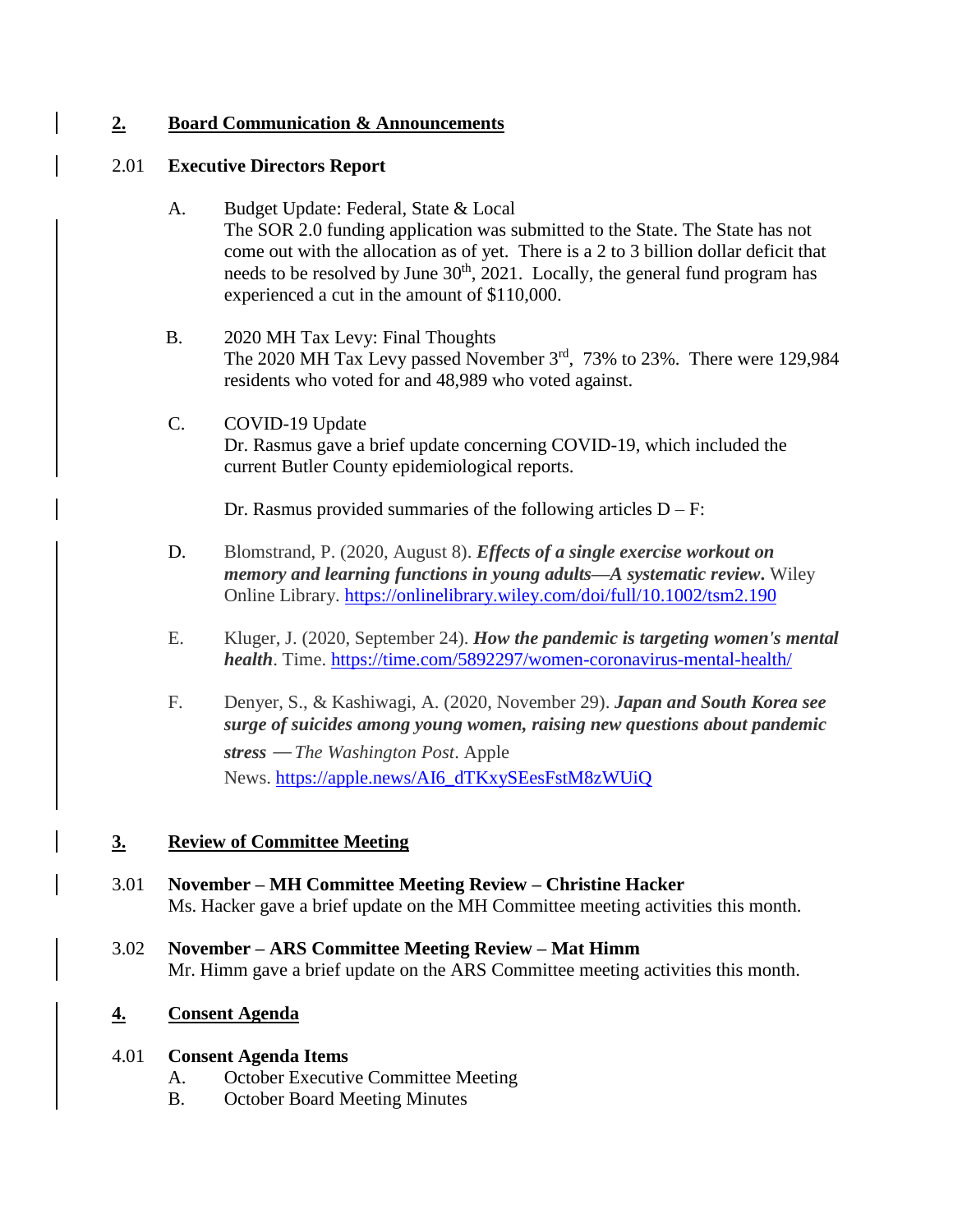- C. November MH Committee Meeting Minutes
- D. November ARS Committee Meeting Minutes
- E. Ad Hoc Committee Meeting Minutes

*Mr. Himm motioned to approve the consent agenda. Mr. Silvani seconded the motion. The vote carried the motion.*

# **5. New Business**

## 5.01 **Financial Report**

The Board September Financial Report (25% through the FY21) shows that the Board has budgeted \$14,599,660 and has collected 34.53%. Year To Date Administration costs are running at 21%. The Board has currently paid 16% to the providers with a current cash balance of \$20,365,277.

*Mr. Silvani motioned to approve the Financial Report. Mr. Swigonski seconded the motion. The vote carried the motion.*

## 5.02 **Contract Modifications**

**Access Counseling** – Board facilitated provider budget increase in the amount of \$5,321 for the Mental Health Court Program, contract not to exceed \$999,821, with program narrative update.

**Beckett Springs Hospital**– Board facilitated provider budget increase in the amount of \$11,364 for the Withdrawal Management Program. A reallocation of funds from COVID Isolation Center for homeless to Withdrawal Management Program for a total amount of \$156,058. An increase in the amount of \$55,000 for the Hopeline Coordination Services, with a combined new total of \$179,997. A new RSP-COVID FEMA Program in the amount of \$143,304.86. Beckett Springs revised contract not to exceed \$1,028,292.36, with program narrative.

**Butler Behavioral Health –** Board requested budget increase in the amount of \$75,000 for the Community Transition Program, with program narrative. Butler Behavior Health has increased the general contract in the amount of \$1,748,733, with no changes to MRSS and Crisis, contract not to exceed \$2,301,736.

**DeCoach Rehabilitation Services** – Board requested budget increase in the amount of \$20,000 for SOR Extended Care Project, with program narrative. The revised contract not to exceed \$65,000.

*Pastor Bailey motioned to approve the Contract Modifications and Program Narratives. Mr. Silvani seconded the motion. The vote carried the motion.*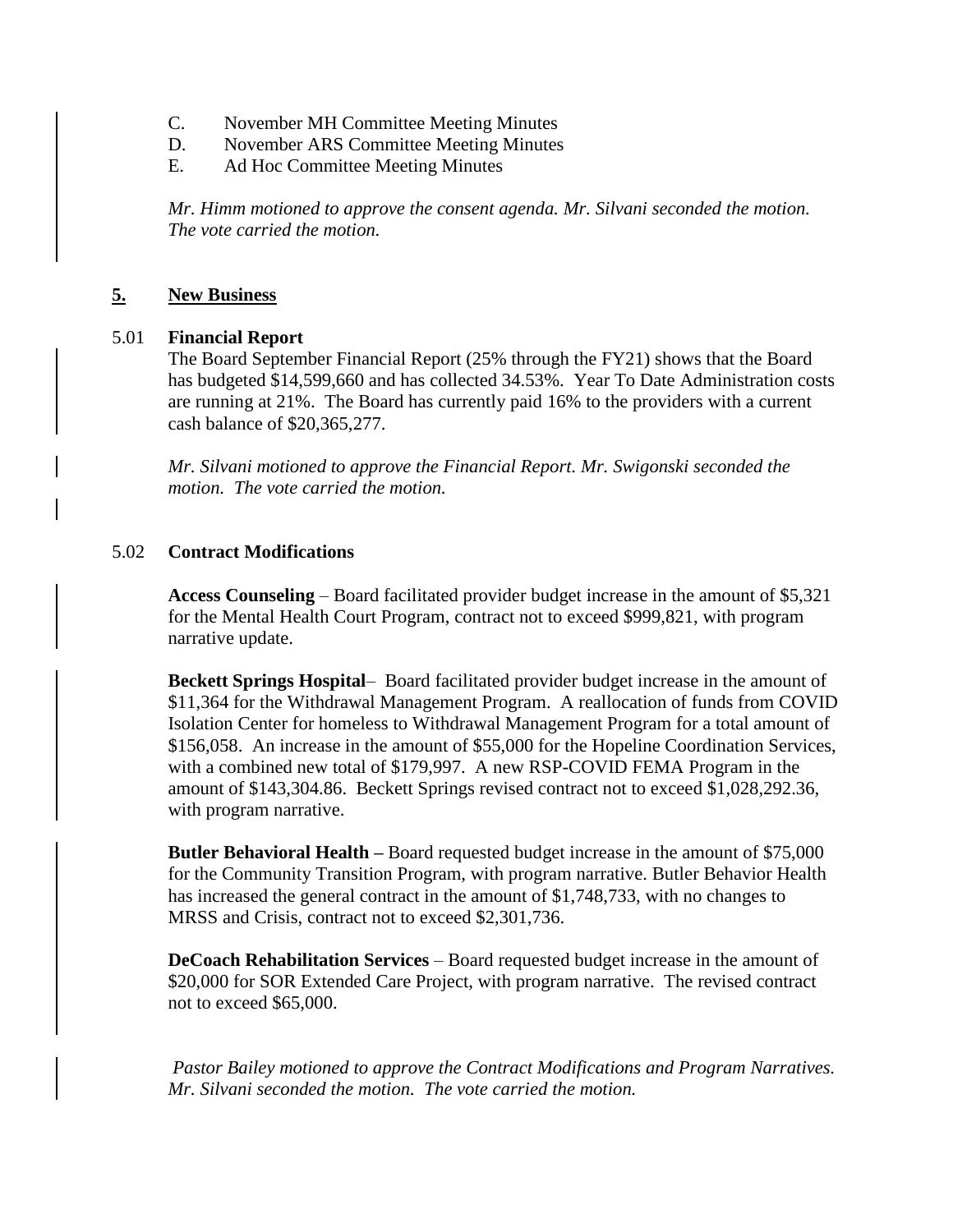### 5.03 **COSSAP Grant Award - \$900,000**

The BCMHARS Board has been recognized nationally by the Bureau of Justice Assistance (BJA) and Comprehensive Opiate Stimulant Substance Abuse Program (COSSAP) as a mentor site to other grantees. The Board has received the official award packet for the COSSAP grant in the amount of \$900,000 for 3 years.

*Pastor Bailey motioned to approve the COSSAP Grant Award. Ms. Hacker seconded the motion. The vote carried the motion.*

### 5.04 **Regional Harm Reduction Collaborative MOU**

The Board has been working with Clermont and Brown County under SOR 1.0 through the Regional Syringe Exchange collaborative. SOR 2.0 will expand services by working with five counties through the Regional Harm Reduction. The MOU is an initial draft for review by all boards.

*Mr. Himm motioned to approve the Regional Harm Reduction Collaborative MOU. Rev. Smith seconded the motion. The vote carried the motion.*

### 5.05 **OVC Grant Update - \$700,000**

The BCMHARS Board has been awarded the OVC (Office of Victims of Crime) grant. It is a \$700,000 grant for three years. It will support the expansion of Handle with Care and prevention services targeting children and families impacted by substance abuse.

*Ms. McKinney motioned to approve the OVC Grant Award. Mr. Swigonski seconded the motion. The vote carried the motion.*

#### 5.06 **Miami University COAP Contract Amendment**

Under the COAP program for evaluation services, the amendment will extend the Miami University contract through September 30, 2021 and an increase in the amount of \$79,000.

*Mr. Tucker motioned to approve the Miami University COAP Contract Amendment. Rev. Cummings seconded the motion. The vote carried the motion.*

### 5.07 **SOR 2.0 Award and Allocations**

The application for the proposal was submitted. The State received 96 million dollars of SOR 2.0 funding. The Boards will receive a total of 50 million dollars but are still in the process of making a decision concerning allocations. Dr. Rasmus requested the Board to empower him to allocate the funds when received based on our RFP and what funding amount the Ohio Department of Mental Health and Addiction Services (ODMHAS) provides to our Board.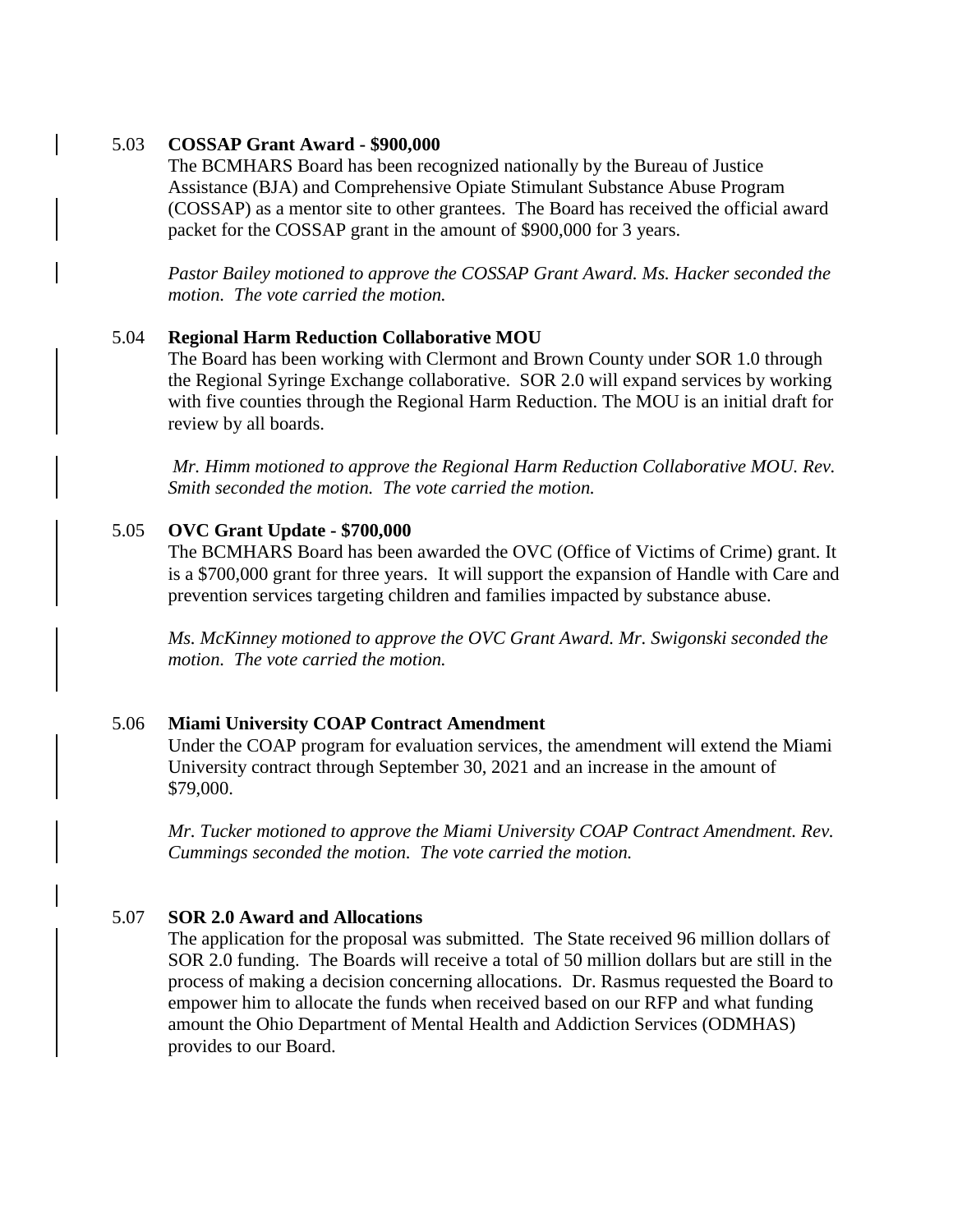*Mr. Himm motioned to approve the SOR 2.0 Award and Dr. Rasmus's allocation of them. Mr. Tucker seconded the motion. The vote carried the motion.* 

#### 5.08 **Interact for Health Grant - \$90,000**

The Board has been awarded a \$90,000 Interact for Health Grant to supply the local harm reduction team with Narcan for the next year.

*Mr. Himm motioned to approve the Interact for Health Grant. Rev. LeVesconte seconded the motion. The vote carried the motion.* 

### 5.09 **TLC Lease Revision**

The TLC Lease Revision was endorsed by the Board in August. It has come to the attention of the Board that the correct address is both 2052 and 2054 Princeton Road, Hamilton, Ohio 45011, to include the administration office and the TAP residential facility.

*Rev. Cummings motioned to approve the TLC Revision. Ms. Hacker seconded the motion. Mr. Mays abstained. The vote carried the motion.* 

#### 5.10 **Health Officer Appointment Extension**

The health officer training is typically done in May but was canceled in 2020 due to COVID-19. There was limited training in September for new health officers only. Due to COVID-19, there will be no live training. A request was made to continue the current health officer appointment extension until June  $30<sup>th</sup>$ ,  $2021$ .

*Mr. Himm motioned to approve the Health Officer Appointment Extension. Ms. Hacker seconded the motion. The vote carried the motion.* 

#### 5.11 **UPLIFT Covid Waiver**

Due to COVID-19, through discussions with Butler Behavioral Health and Council on Aging, Dr. Rasmus is requesting for the Board to waive the sliding scale fee amounts for senior clients reflected in the Board's attestation, sliding pay scale statement for seniors ages 65 and above in BBH's Uplift program.

*Pastor Bailey motioned to approve the UPLIFT Sliding Scale Fee Waiver. Ms. McKinney seconded the motion. The vote carried the motion.*

#### 5.12 **Personnel Manual Gym Membership**

The Board is currently supporting a monthly gym membership reimbursement for the staff in the amount of 80%, 20 visits a quarter, with reimbursable amounts and limitations. Due to COVID concerns and governor restrictions, virtual fitness programs and memberships have become available as an alternative. Dr. Rasmus is requesting the